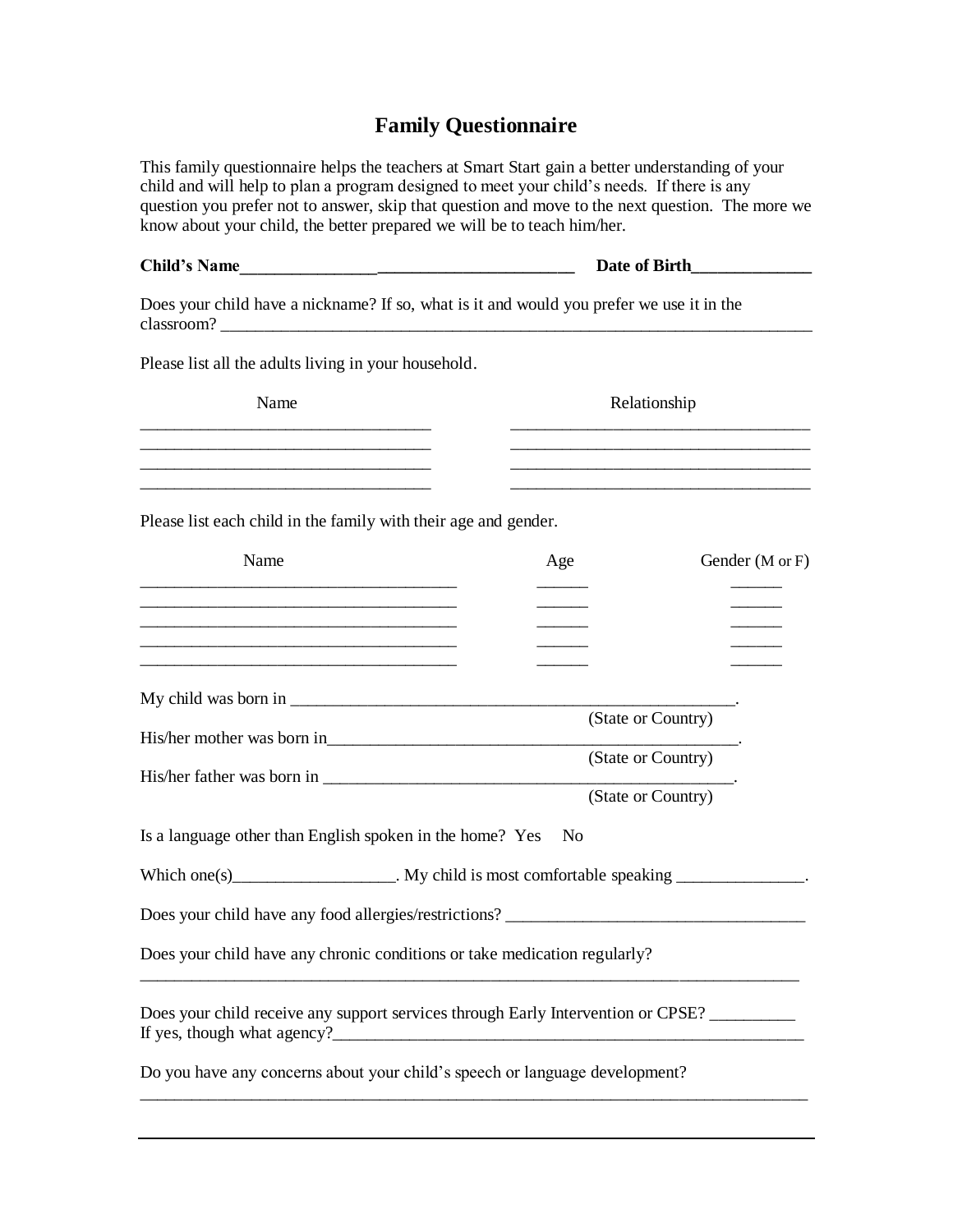Has your child attended daycare or pre-school before? Describe the experience and your child's reaction to it. \_\_\_\_\_\_\_\_\_\_\_\_\_\_\_\_\_\_\_\_\_\_\_\_\_\_\_\_\_\_\_\_\_\_\_\_\_\_\_\_\_\_\_\_\_\_\_\_\_\_\_\_\_\_\_\_\_\_\_\_\_\_\_\_\_\_\_\_\_\_\_\_\_\_\_\_\_\_

\_\_\_\_\_\_\_\_\_\_\_\_\_\_\_\_\_\_\_\_\_\_\_\_\_\_\_\_\_\_\_\_\_\_\_\_\_\_\_\_\_\_\_\_\_\_\_\_\_\_\_\_\_\_\_\_\_\_\_\_\_\_\_\_\_\_\_\_\_\_\_\_\_\_\_\_\_\_

Is your child toilet trained? ( $Y/N$ ) If no, has toilet training been attempted? ( $Y/N$ )

Does your child communicate his/her need to use the bathroom?  $(Y/N)$ 

Do you have a pet at home? If yes, what type of animal is it? What is its name?

Do you celebrate birthdays? Yes No

Tell us something about your culture, customs and traditions as well as the holidays your family celebrates. \_\_\_\_\_\_\_\_\_\_\_\_\_\_\_\_\_\_\_\_\_\_\_\_\_\_\_\_\_\_\_\_\_\_\_\_\_\_\_\_\_\_\_\_\_\_\_\_\_\_\_\_\_\_\_\_\_\_\_\_\_\_\_\_\_\_\_\_\_\_\_\_\_\_\_\_\_\_

\_\_\_\_\_\_\_\_\_\_\_\_\_\_\_\_\_\_\_\_\_\_\_\_\_\_\_\_\_\_\_\_\_\_\_\_\_\_\_\_\_\_\_\_\_\_\_\_\_\_\_\_\_\_\_\_\_\_\_\_\_\_\_\_\_\_\_\_\_\_\_\_\_\_\_\_\_\_ \_\_\_\_\_\_\_\_\_\_\_\_\_\_\_\_\_\_\_\_\_\_\_\_\_\_\_\_\_\_\_\_\_\_\_\_\_\_\_\_\_\_\_\_\_\_\_\_\_\_\_\_\_\_\_\_\_\_\_\_\_\_\_\_\_\_\_\_\_\_\_\_\_\_\_\_\_\_.

\_\_\_\_\_\_\_\_\_\_\_\_\_\_\_\_\_\_\_\_\_\_\_\_\_\_\_\_\_\_\_\_\_\_\_\_\_\_\_\_\_\_\_\_\_\_\_\_\_\_\_\_\_\_\_\_\_\_\_\_\_\_\_\_\_\_\_\_\_\_\_\_\_\_\_\_\_\_

\_\_\_\_\_\_\_\_\_\_\_\_\_\_\_\_\_\_\_\_\_\_\_\_\_\_\_\_\_\_\_\_\_\_\_\_\_\_\_\_\_\_\_\_\_\_\_\_\_\_\_\_\_\_\_\_\_\_\_\_\_\_\_\_\_\_\_\_\_\_\_\_\_\_\_\_\_\_.

\_\_\_\_\_\_\_\_\_\_\_\_\_\_\_\_\_\_\_\_\_\_\_\_\_\_\_\_\_\_\_\_\_\_\_\_\_\_\_\_\_\_\_\_\_\_\_\_\_\_\_\_\_\_\_\_\_\_\_\_\_\_\_\_\_\_\_\_\_\_\_\_\_\_\_\_\_\_.

\_\_\_\_\_\_\_\_\_\_\_\_\_\_\_\_\_\_\_\_\_\_\_\_\_\_\_\_\_\_\_\_\_\_\_\_\_\_\_\_\_\_\_\_\_\_\_\_\_\_\_\_\_\_\_\_\_\_\_\_\_\_\_\_\_\_\_\_\_\_\_\_\_\_\_\_\_\_

Is there any additional information about your holidays that we need to be aware of?

What types of activities does your child enjoy doing at home? \_\_\_\_\_\_\_\_\_\_\_\_\_\_\_\_\_\_\_

|       |  |  | Please provide us with any additional information about your child that you would like us to |  |  |  |
|-------|--|--|----------------------------------------------------------------------------------------------|--|--|--|
| know. |  |  |                                                                                              |  |  |  |

According to our themes, parents are welcomed to visit the classroom and share their information with the class. Check as many of the following topics that you may be interested in sharing with the class. In addition, if there is something we did not mention, feel free to share it with us below! O Stories (books)

\_\_\_\_\_\_\_\_\_\_\_\_\_\_\_\_\_\_\_\_\_\_\_\_\_\_\_\_\_\_\_\_\_\_\_\_\_\_\_\_\_\_\_\_\_\_\_\_\_\_\_\_\_\_\_\_\_\_\_\_\_\_\_\_\_\_\_\_\_\_\_\_\_\_\_\_\_\_

- O Favorite food
- O Crafts
- O Song/Instruments
- O Items related to your culture
- O Hobby
- O Information about your job
- $\overline{O}$